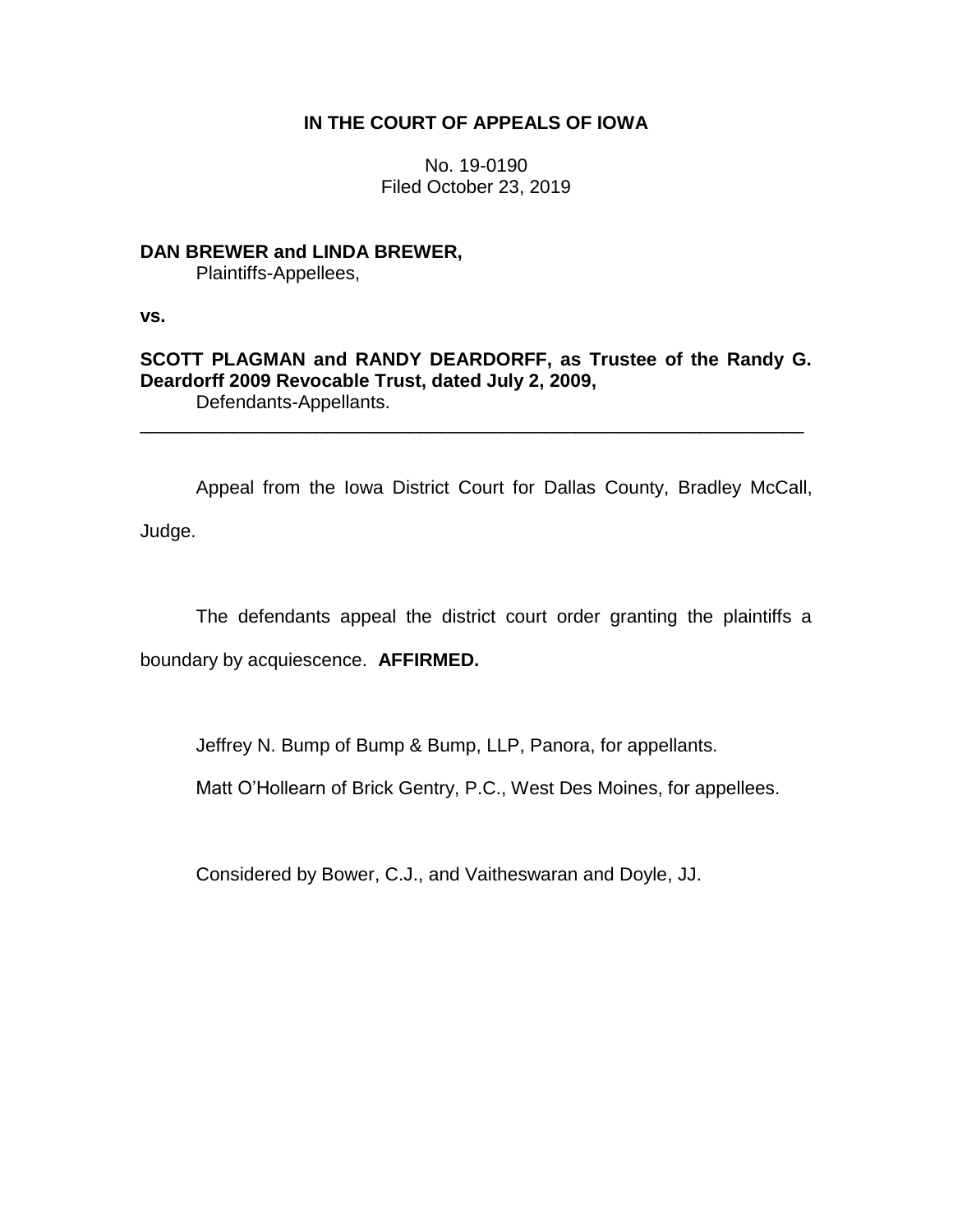### **DOYLE, Judge.**

In this appeal of a boundary dispute between neighboring landowners, we must determine whether the district court erred in finding the plaintiffs established a boundary by acquiescence. Because any error in admitting hearsay evidence was not prejudicial and substantial evidence supports finding a boundary by acquiescence, we affirm.

### **I. Background Facts and Proceedings.**

Between 1873 and 1911, John Royer acquired three adjoining farms in Dallas County. Over the next century, the farms passed down to Royer's descendants. Dan Brewer—Royer's great grandson—inherited one farm in 1992, and he and his wife, Linda, acquired the deed to a second farm in 2005. Their property consists of the northernmost and southernmost farms that Royer originally bought.

The remaining Royer farm lies between the parcels owned by the Brewers, with the Brewers' property bordering it on the north, east, and south. It remained in the Royer family until 2000, when Merlin Royer's estate sold it to Randy Deardorff. In 2016, Deardorff sold the southern portion of his parcel to Scott Plagman.

The subject of this litigation is the boundary running north and south on the eastern side of Deardorff's and Plagman's properties and the western side of the Brewers' property. A fenced corridor the parties call a "jungle lane" also runs north and south at the point where the parties' properties meet. At the north end of the jungle lane is a triangle-shaped area the parties call "the neck," which connects the north pasture to the south pasture.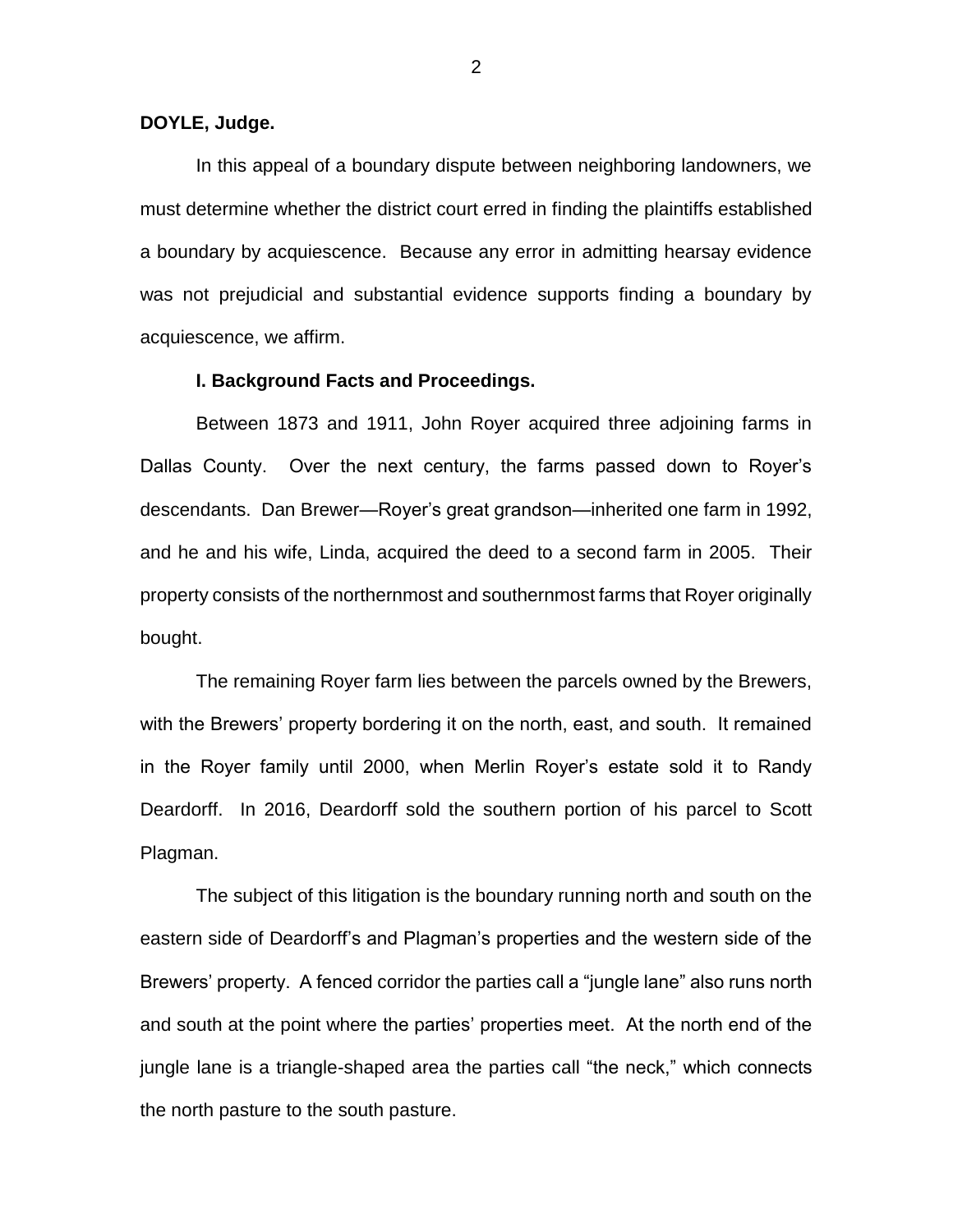

*Exhibit D shows the location of the jungle lane and neck in white. The Brewers' property sits to its right. Deardorff's property is on the top half to its left, and Plagman's property is on the bottom half to its left.* 

The boundary dispute arose after Plagman obtained a survey of the land in 2016. Although the Brewers believed the jungle lane's western fence line marked the boundary between the farms, the survey revealed the boundary in the legal description does not match the fence's location. The surveyor determined the boundary was "in between" the fences.

The Brewers filed an action to quiet title, alleging a boundary by acquiescence along the western fence. Deardorff and Plagman counterclaimed,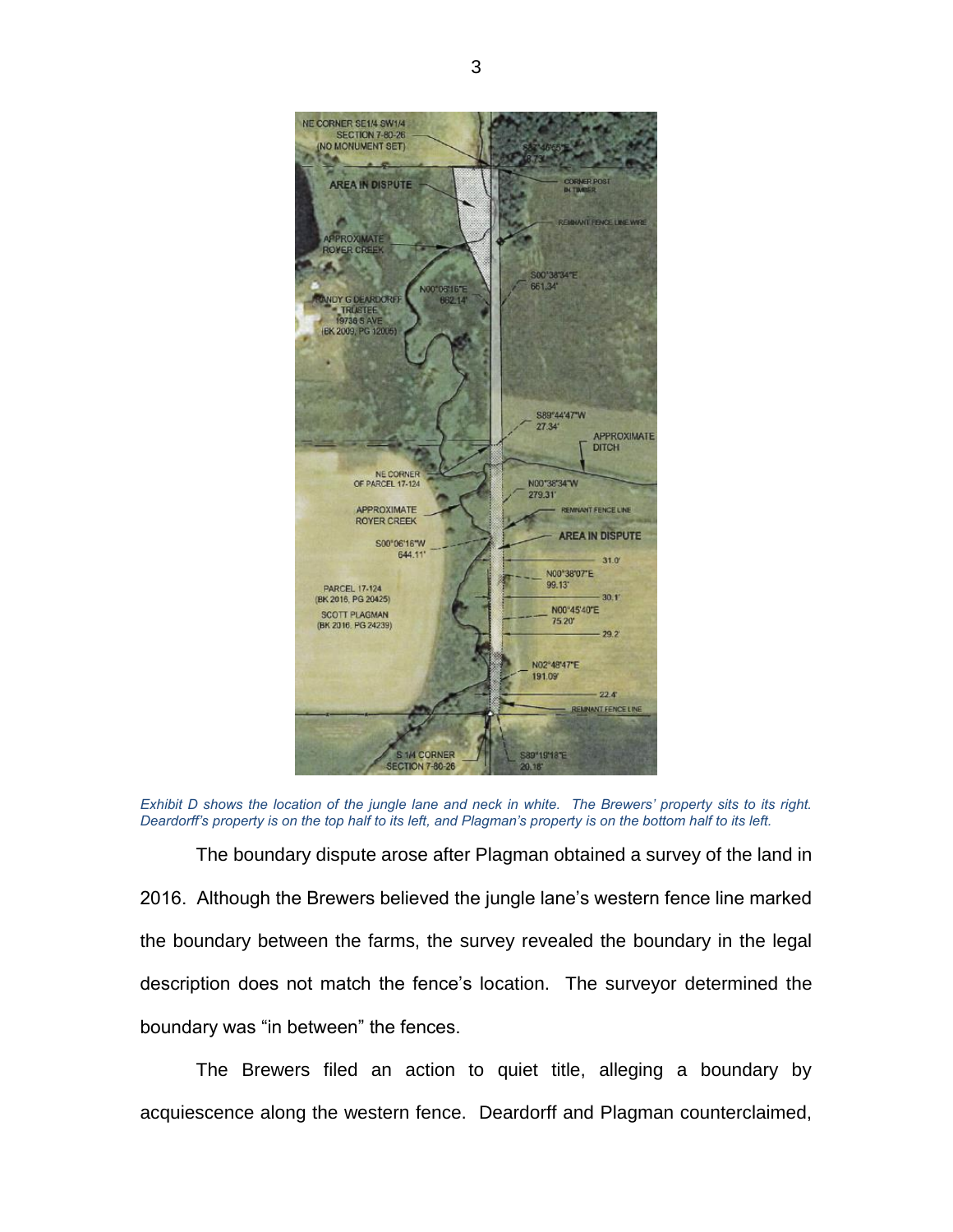alleging a boundary by acquiescence along the eastern fence. Following a trial, the district court found the Brewers established a boundary by acquiescence along the western fence line.

#### **II. Hearsay.**

We first address Deardorff's and Plagman's claim that the district court permitted inadmissible hearsay at trial. Over their objection, Dan Brewer testified about an oral land agreement his father and Merlin Royer made in 1977 or 1978. According to Dan Brewer, Merlin Royer wanted to install a pond on his property but could not do so without some of the pond entering the pasture owned by Dan Brewer's father. He testified that his father and Merlin Royer entered into a "handshake deal to trade the land from the pond for the land of the neck."

Iowa Rule of Evidence 5.803(20) permits hearsay evidence on "[a] reputation in a community—arising before the controversy—concerning boundaries of land in the community." The term "community" means "the neighborhood and those persons who had knowledge predating the litigation concerning the boundary line." *Egli v. Troy*, 602 N.W.2d 329, 334 (Iowa 1999). In *Egli*, our supreme court acknowledged that boundaries "are usually proven by reference to deeds and other documentary evidence" and that reputation evidence "is multiple hearsay" or "glorified gossip" that "is not extraordinarily trustworthy." *Id.* (quoting David F. Binder, *Hearsay Handbook* § 21.03, at 358 (3d ed.1991)). But the court found a "practical necessity" for reputation in cases involving boundaries or customary usage of land because it is often the only evidence available. *Id.* "Evidence in the form of statements by neighbors and the real estate agent, as well as the fence maintenance arrangement under which the then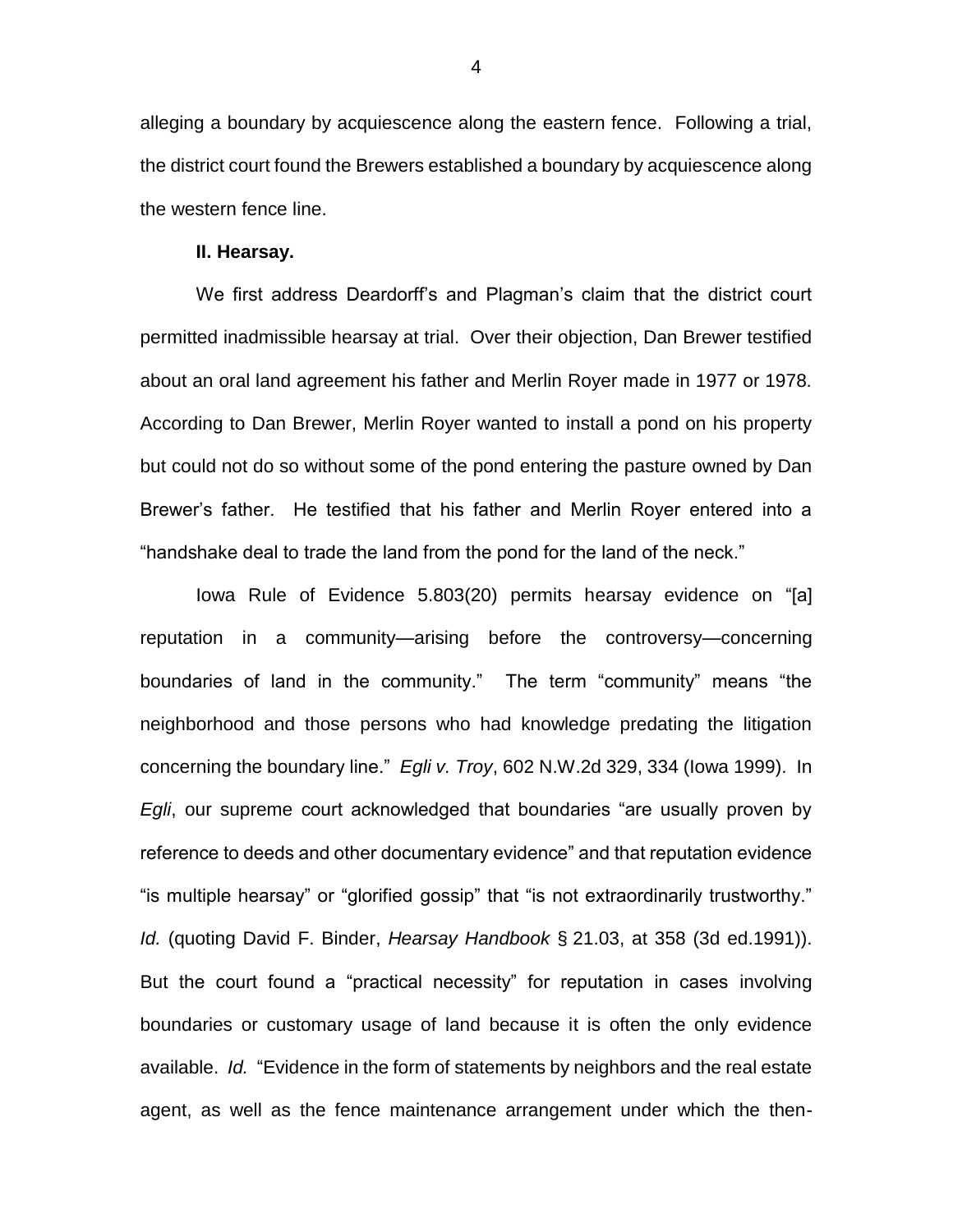owners acknowledged the fence as a boundary provides sufficient trustworthiness to justify the application of this exception." *Id.*

The defendants argue Dan Brewer's testimony is unlike that in *Egli*, where "neighbors and the real estate agent" testified about the reputation. *Id.* They claim that Dan Brewer is a family member rather than a member of the community, citing *Joyce v. Barnes*, No. 2007-G-2809, 2008 WL 2173860 at \*4 (Ohio Ct. App. May 23, 2008) (holding testimony of family members connected to the property at issue did not fall within the hearsay exception). In that case, however, the testimony of those family members was "controverted by four longtime neighbors to the properties concerned." *Joyce*, 2008 WL 2173860 at \*4. That is not the case here.

Even if the evidence does not fall within the hearsay exception, the district court noted in overruling defendants' objection the testimony was "not essential to the conclusions reached by the court in his ruling." In other words, its admission was not prejudicial. *See See Hawkins v. Grinnell Regional Med. Ctr.*, 929 N.W.2d 261, 265 (Iowa 2019) (noting that we presume the admission of hearsay evidence is prejudicial unless the record shows otherwise). We find no reversible error.

#### **III. Substantial Evidence.**

Even disregarding the evidence about the "handshake deal," we agree that substantial evidence supports the district court's finding that the Brewers established a boundary by acquiescence. *See Ollinger v. Bennett*, 562 N.W.2d 167, 170 (Iowa 1997) (noting the district court's judgment has the effect of a jury verdict and we need only decide whether substantial evidence supports its findings). "Acquiescence exists when both parties acknowledge and treat the line as the boundary. When the acquiescence persists for ten years the line becomes

5